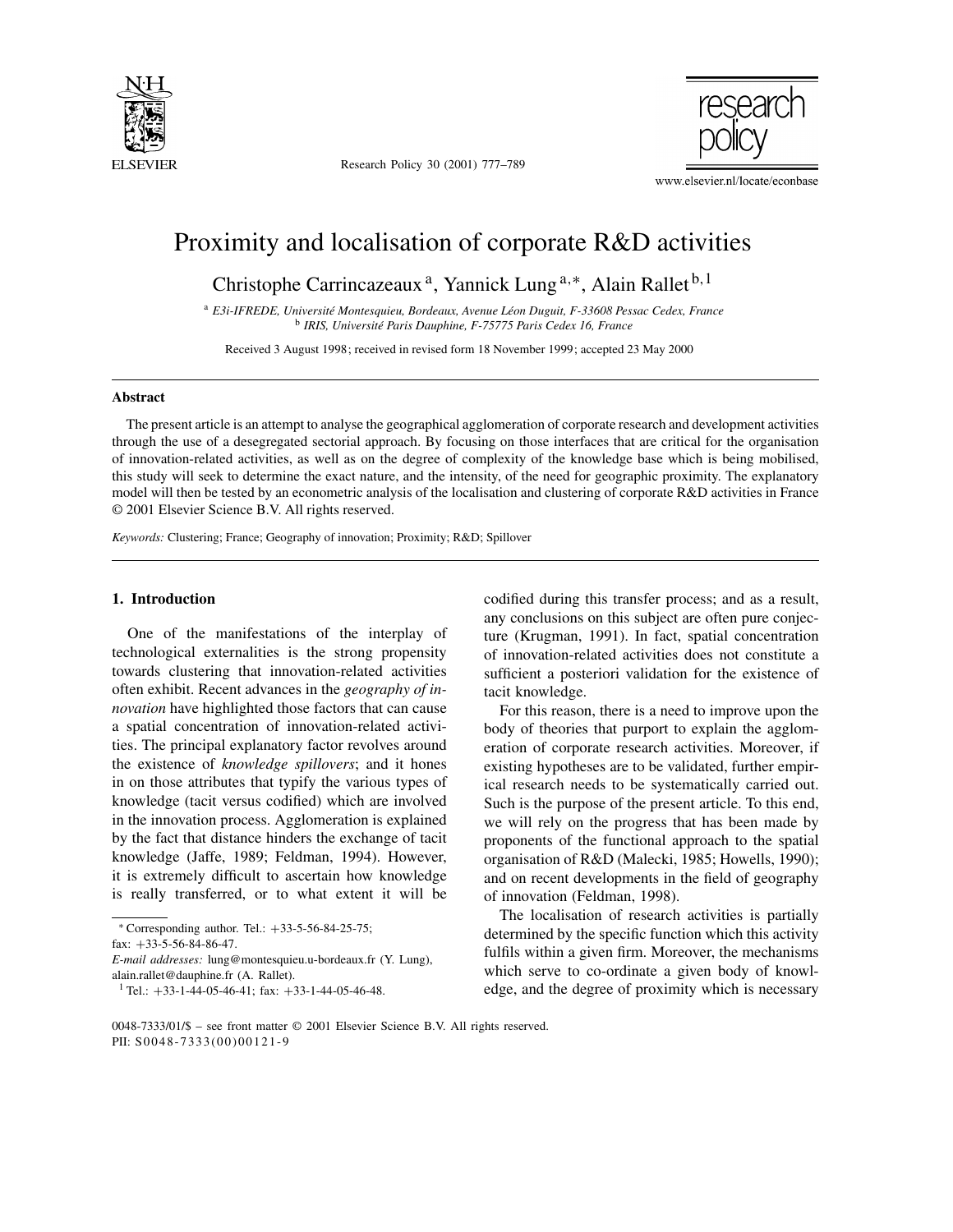for its diffusion, vary directly in function of the specific type of knowledge which is being developed. Nevertheless, our analysis will be focusing on the different modes of co-ordination that are present in those environments in which new knowledge is being created and by so doing, we are transforming the issue of diffusion into one of interactive learning (Lundvall, 1992; von Hippel, 1994).

The need for proximity that characterises the co-ordination of innovation-related activities can vary from one industry to another. This has two significant implications. Firstly, it becomes possible to identify firms that are most likely to derive efficient benefits from the effects of clustering. Secondly, the geographic concentration of R&D activities is not necessarily a given; rather, it is to be considered as a construct that varies from one industry to another. In light of this heterogeneity in different industries' spatial organisation of their innovation-related activities, we do not postulate a priori any pre-eminence of local-level considerations in the process of innovation (Rallet, 1993).

The present paper is organised as follows. In Section 2, we will be constructing a theoretical framework that explains the spatial agglomeration of corporate research and development activities both in terms of the nature of the critical interfaces, and the complexity of the knowledge bases, that are involved in R&D activities. In Section 3, we will be presenting the results of an econometric study of the geographical distribution of corporate R&D activities across France to test our theoretical framework. Section 4 is our conclusion.

## **2. Factors underlying the spatial clustering of corporate R**&**D activities**

The highly localised dimension of the tacit knowledge involved in technological externalities causes R&D activities to agglomerate spatially. Analyses devoted to the effects of knowledge spillover, which attempt to assess the local intensity of these externalities, have stressed the impact of geographic proximity on R&D activities, at the same time, they have emphasised significant differences amongst the various technological fields, or amongst the different sectors of activity (Jaffe, 1989; Audretsch and Feldman, 1996).

The perspective which the present paper offers is an attempt to enhance this approach by highlighting two aspects which we consider paramount for any analysis of the localisation of R&D activities. On one hand, analysing the nature, and indeed the origins, of spillover effects (as derived from the definition of *critical interfaces*) makes it possible to identify the strategic activities that play a critical role in the innovation process. On the other hand, our analysis will also determine the need for geographical proximity that is associated with each research activity (measured by the *complexity of their knowledge base*), this will then allow us to deduce the local dimension of technological externalities. All in all, the principal aim of our analytical framework is to reintroduce the importance of co-ordinating mechanisms given that they are just as important as externalities in explaining the need for proximity. We will also attempt to evaluate the tacit nature of knowledge indirectly by using indicators which describe the complexity of the knowledge base.

## *2.1. The nature of critical interfaces and the complexity of knowledge base*

Researchers have been using the concept of critical interfaces (von Hippel, 1994; Pavitt, 1998) so as to define the primary points of co-ordination within the research process. In order to design and nurture a research project, there needs to be a modicum of co-ordination either between the various economic agents involved in this process, or else between the different functions within a firm. As such, we can distinguish between research and production activities which occur within a single firm (the *internal interface*), between R&D activities in different firms (the *external research interface*), and between industrial R&D activities and academic research centres (*public research interface*). The external research interface could, if required, be subdivided into an intrasectorial interface (involving the ties between R&D centres of firms which operate within the same sector) and an intersectorial interface (involving the ties between R&D centres of firms which belong to different sectors). The purpose of including the adjective 'critical' in the name of this concept is to emphasise the role played by these interfaces in the formation of spillover effects; and to show how important it is for these same